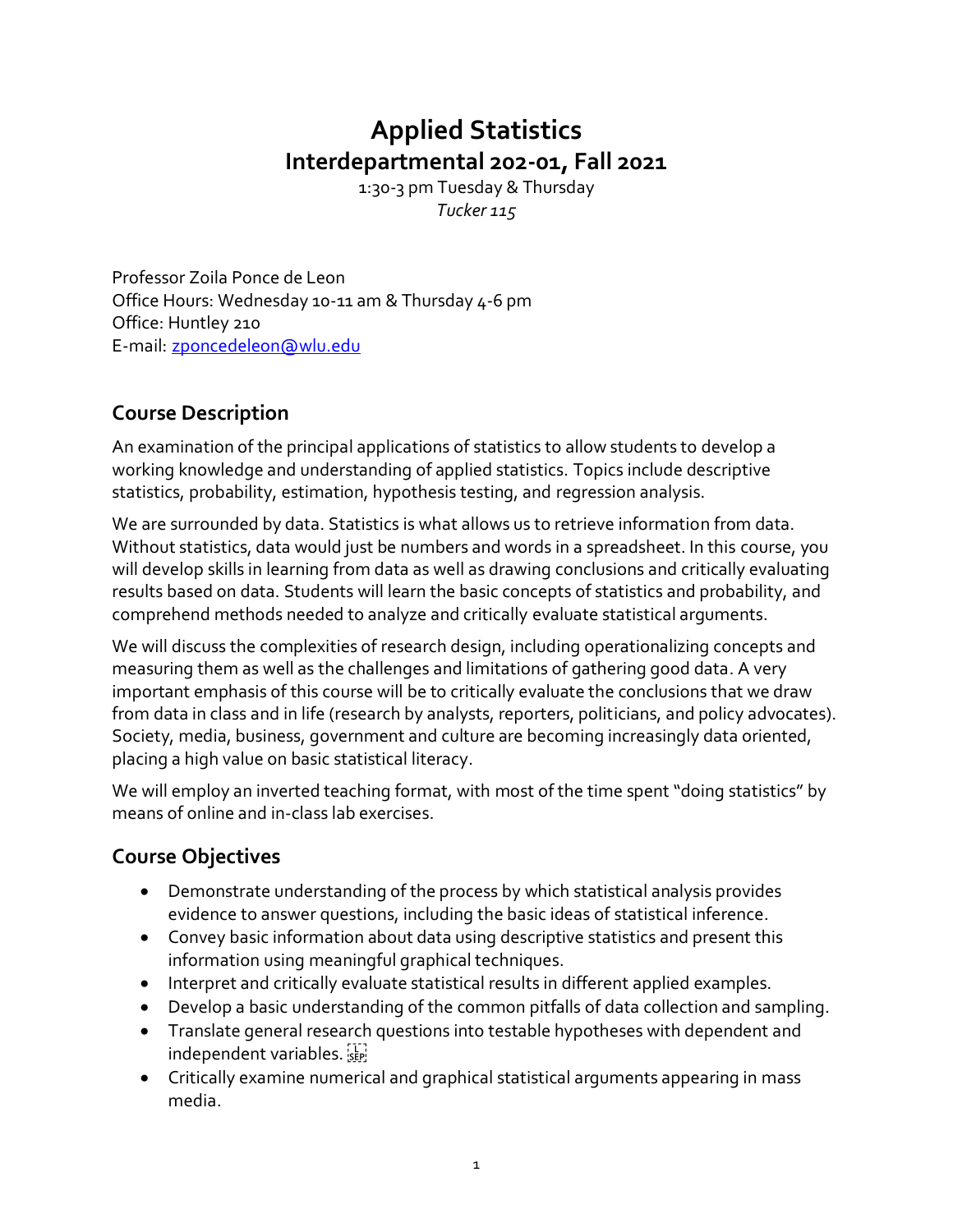## **Course Requirements**

The course will meet twice a week. The requirements for the course are first and foremost regular class attendance, reading of the assigned materials, and completion of tests, labs, and quizzes.

Since the majority of our class sessions will be spent"doing statistics," you will need to **bring your laptop to every session**. We will be working with our online courseware and software all the time. If you do not have access to a laptop, let me know and we will facilitate one. If you lack proficiency with computers, please let me know as soon as possible and I will work with you.

**Attendance** is obligatory. Classes missed immediately before and after holidays are particularly noticed. I expect everyone to **arrive on time**. Late arrivals are disruptive and distracting. I appreciate your cooperation.

Please come to office hours or contact me by e-mail if you have questions or concerns. If you have any kind of problem with the course or with life, please **communicate** with me. Let me know if my office hours are not at a convenient time for you and we will set an appointment. Do not let missed classes and assignments get out of hand. I am willing to work with you to help you succeed, but I cannot do so retroactively at the end of the semester.

The following are some guidelines to help you get started:

- *Speak up!* Ask the second you have a question or a comment. It is very possible that others may have the same concerns you do.
- *Respect* one another.
- *No cellphones in class.*

### **Course Materials**

We will use 1) an online courseware application from Carnegie Mellon University (CMU) as our **textbook**, and 2) the online software package called **StatCrunch.** Both are available via access cards purchased at the WLU Bookstore. Payment, registration, and login are required to access both materials.

#### **Additional** (free) materials:

#### **[Statistics Glossary](https://www.stat.berkeley.edu/~stark/SticiGui/Text/gloss.htm)**

If you insist on a traditional textbook, then *Even You Can Learn Statistics and Analytics: An Easy to Understand Guide to Statistics and Analytics* (3rd ed.) (2014) is available through the Leyburn Library.

### **Course Evaluation**

| Checkpoints (quizzes)        | 15% |
|------------------------------|-----|
| Labs                         | 25% |
| Midterm exam                 | 20% |
| Participation + presentation | 10% |
| Final exam                   | २०% |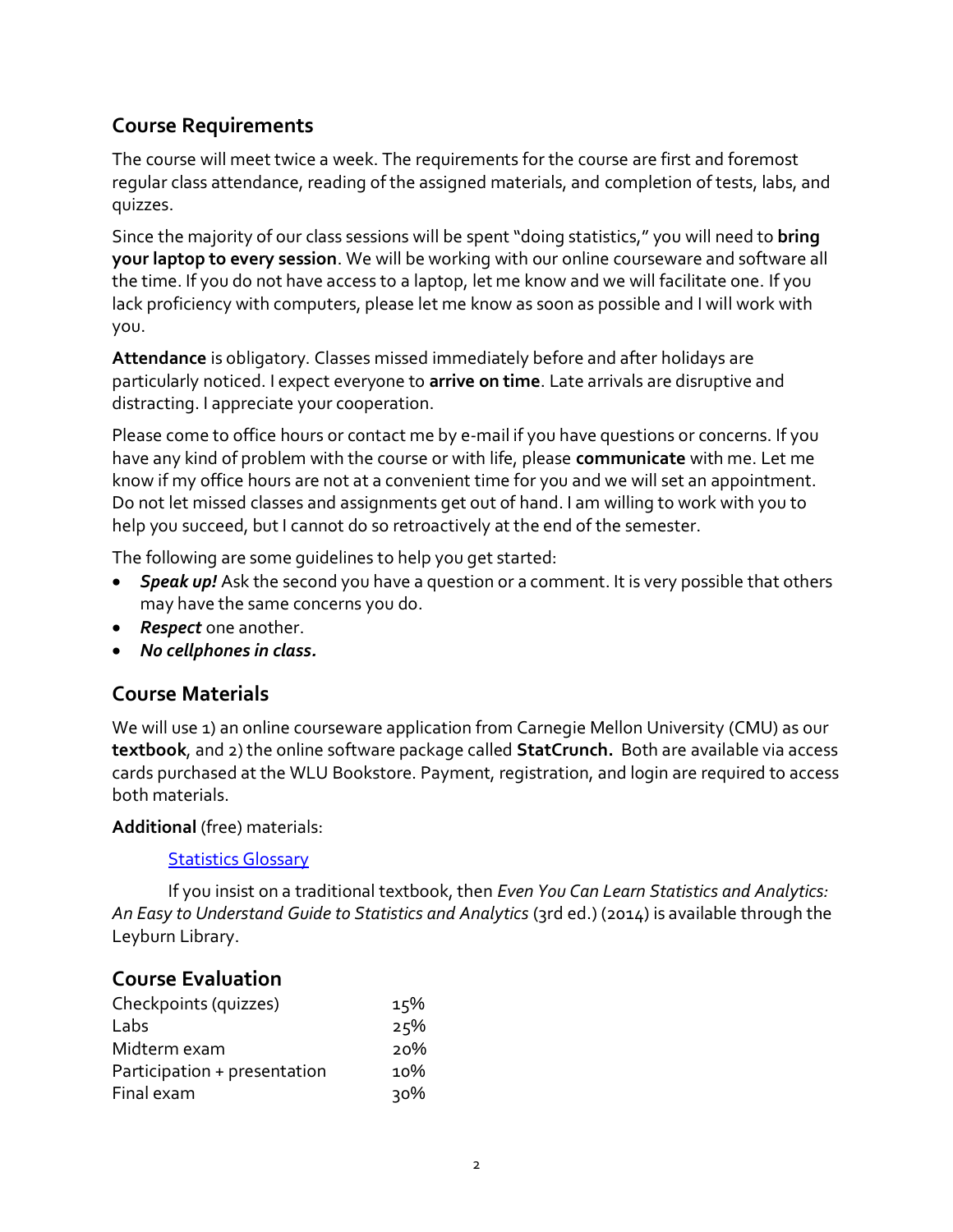#### **Grade Assessment**

**Re-grading:** I do not discuss grades via email. Please take 24 hours to review the initial feedback. Then, bring to my office a written note explaining the error that you think I have made.

Grades reflect the following assessment of your work in this course:

*A: Excellent performance* (90-100). Exceptional grasp of the material and a deep analytic understanding of the subject.

*B: Good performance* (80-89). Mastering the material, understanding the subject well, and showing some originality of thought and/or considerable effort

*C: Fair performance* (70-79). Acceptable understanding of the material, but failing in translating this understanding into consistently creative or original work.

*D: Poor performance* (60-69). Some understanding of the material but exhibiting significant deficiency in comprehension and/or effort.

*F: Fail* (59 and below). Failing to complete assignments or to comprehend the basics of the material.

Minus grades at each increment are below 63, 73, 83, and 93, and plus grades above 67.9, 77.9, and 87.9. I do not round up .5 grades. In other words, 87.5 is not a B+ and 89.5 is not an A-.

If you have concerns about your grade in the course, please come talk to me as soon as possible about strategies to improve your performance.

#### **Checkpoints**

There will be weekly open-book online "Checkpoints" consisting of multiple-choice questions, via our online courseware. You will have two required attempts for each one, with the **score** of your **best attempt** being your graded score. The graded checkpoints have specific due dates. If you miss a deadline, you must request my approval to complete the checkpoint and will only receive 50% of the credit.

These quizzes are designed to encourage you to study the course material throughout the semester rather than waiting until the midterm or final exams.

#### **Labs**

There will be a set of graded online labs consisting of cases, problems, and questions to assess your statistical capabilities and comprehension of the assigned material. The labs will be equally weighed in determining your grade. There will also be additional ungraded practice activities for additional edification.

See the complete schedule of assignments and due dates on pages 6-7.

#### **Exams**

There will be a midterm exam and a final exam consisting of problems and questions to assess comprehension of the material.

You will have up to three hours to take the **midterm** exam on **Thursday, October 21st .** You can start anytime between 8:30 am and 8:00 pm. No books, notes, or sources may be used.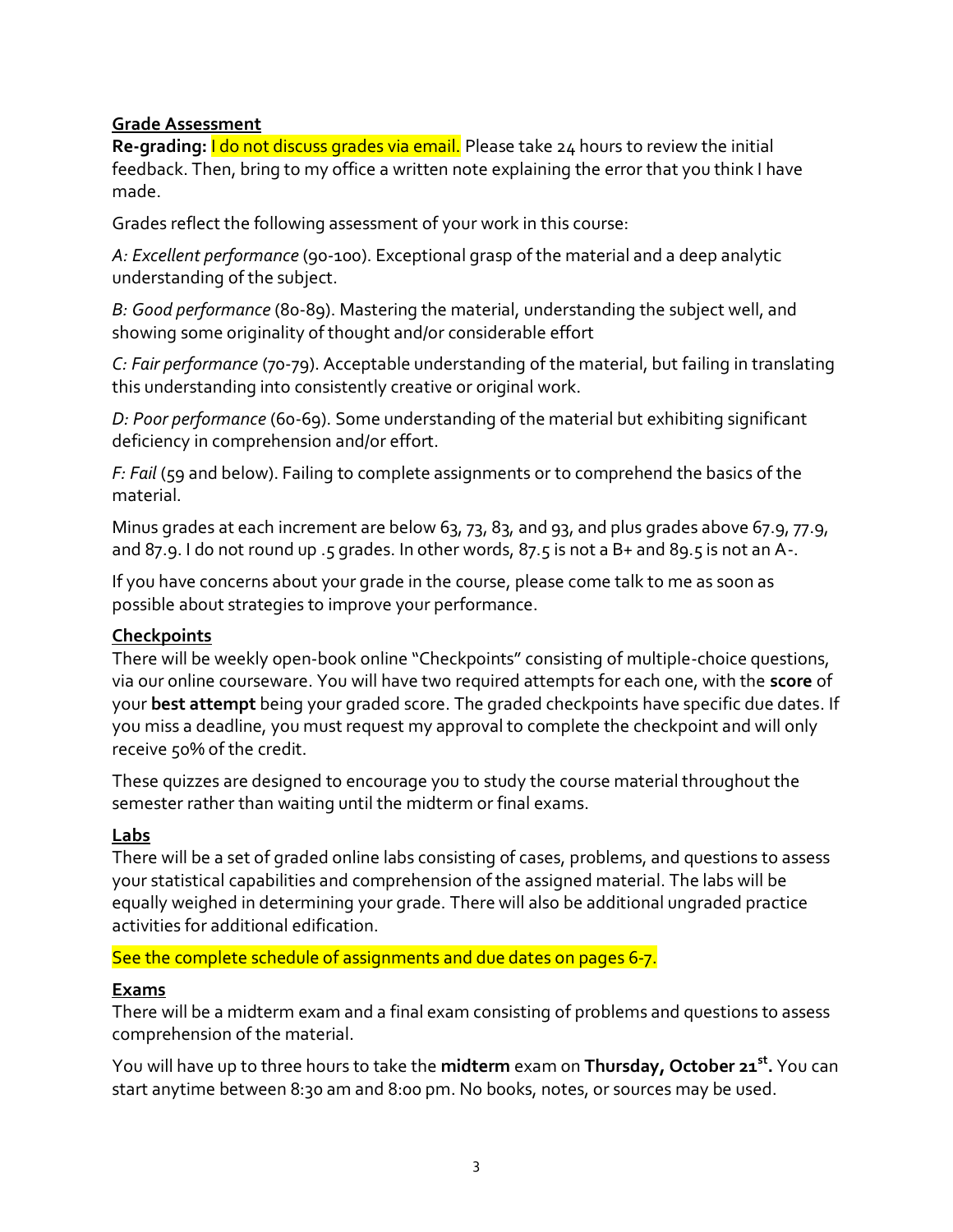Extensions for the exam will only be offered in cases of emergencies and must be arranged at least **a week prior** to the exam date. There will be no exceptions to this policy.

The **final** exam will take place during finals week (December 11-17). It will be a self-timed and will be posted on Canvas.

### **Participation**

Students are expected to read the assigned materials prior to each class and participate actively during class meetings. Participation performance is not based on the number of times you speak up during class but on the **quality** of your input. By no means, this should be understood as having to "be right" every time. Any comment or question that contributes to our analysis of course content is highly regarded. Questions are an excellent way to participate. They show your interest in the course and your ability for critical thought.

Each of you will be assigned one class throughout the term to find statistics used in a piece of popular press about a current event. You will prepare a brief **presentation** of the current event you chose and mention the statistics used in it. Addressing how an understanding of statistics made the information more valuable and allowed you to consider it critically will be **key components** of the small presentation. You may work in pairs for this assignment.

### **Honor Code**

For all course work, the Honor System applies. The student's signature on their work confirms that the Honor System rules were respected. Familiarize yourself with the System at [http://www.wlu.edu/executive-committee/the-honor-system/the-white-book -](http://www.wlu.edu/executive-committee/the-honor-system/the-white-book#The_Honor_System) [The\\_Honor\\_System](http://www.wlu.edu/executive-committee/the-honor-system/the-white-book#The_Honor_System)

### **Disability Accommodations**

Washington and Lee University makes reasonable academic accommodations for qualified students with disabilities. All accommodations must be approved through the Office of the Dean of the College. Students requesting accommodations for this course should present an official accommodation letter within the first two weeks of the term and schedule a meeting outside of class time to discuss accommodations. It is the student's responsibility to present this paperwork in a timely fashion and to follow up about accommodation arrangements.

# **Diversity Statement**

Washington and Lee affirms that diverse perspectives and backgrounds enhance our community. We are committed to the recruitment, enrichment, and retention of students, faculty, and staff who embody many experiences, cultures, points of view, interests, and identities. As engaged citizens in a global and diverse society, we seek to advance a positive learning and working environment for all through open and substantive dialogue. Please read the [Politics Department Statement on Diversity and Inclusion.](https://my.wlu.edu/the-williams-school/departments-and-programs/politics/852020-a-message-from-the-politics-department)

# **[Policy on Prohibited Discrimination](https://my.wlu.edu/general-counsel/code-of-policies/discrimination-harassment-and-retaliation/university-policy-on-prohibited-discrimination-harassment-and-retaliation-other-than-sex)**

The University prohibits and this policy addresses discrimination, including harassment, on the basis of race, color, religion, national or ethnic origin, age, disability, veteran's status, and genetic information in its educational programs and activities and with regard to employment. Additionally, the University prohibits retaliation against any individual who brings a good faith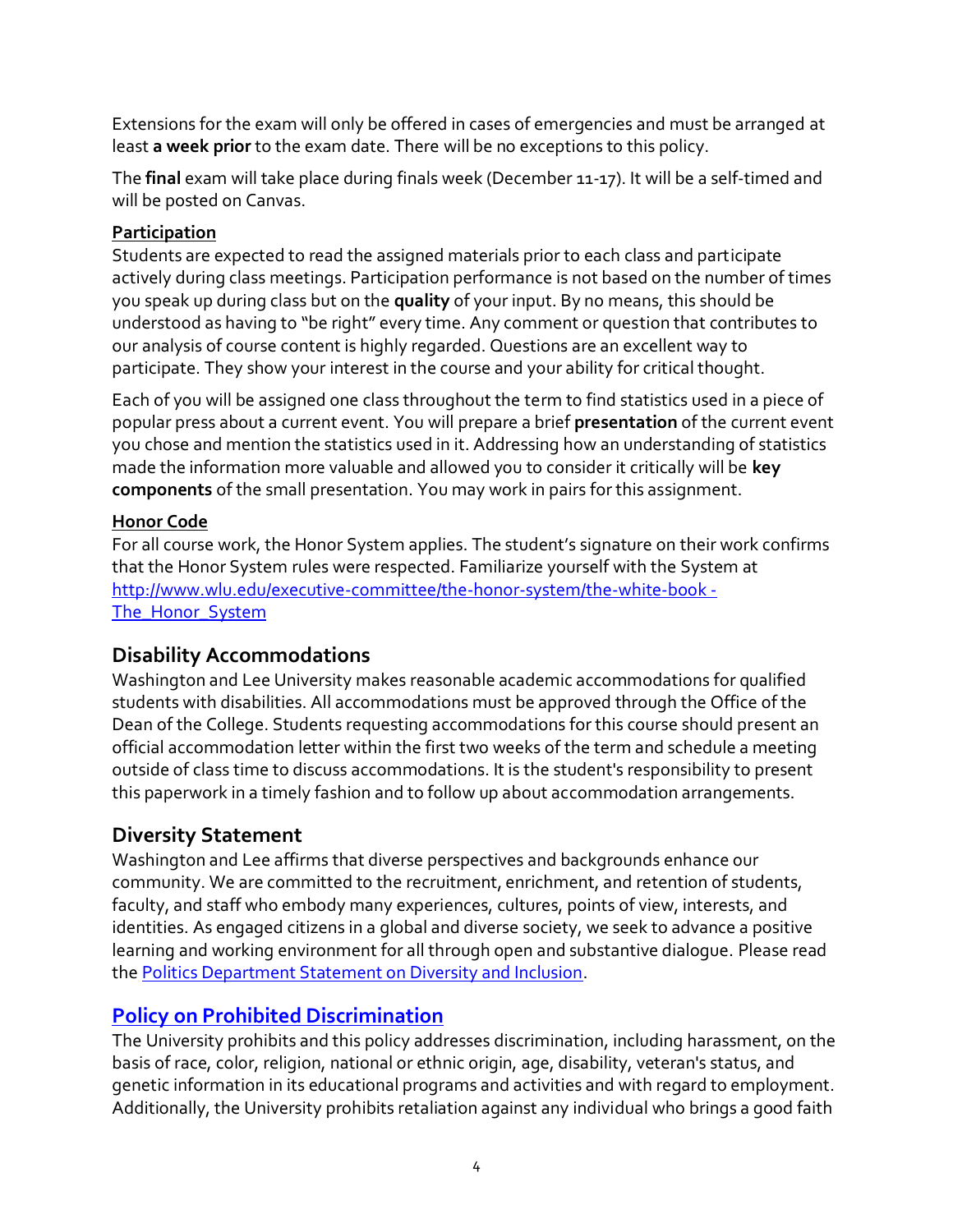complaint under this policy or is involved in the complaint process. Students, faculty, and staff found to have violated this policy will be disciplined appropriately, up to and including termination from employment or dismissal from the University.

## **[Sexual Discrimination & Misconduct Policy](https://my.wlu.edu/general-counsel/code-of-policies/discrimination-harassment-and-retaliation/sexual-discrimination-and-misconduct-policy)**

W&L prohibits all forms of sexual misconduct-which includes sexual harassment, nonconsensual sexual intercourse, non-consensual sexual contact, sexual exploitation, domestic and dating violence, and stalking-and retaliation. This policy provides guidance to assist those who have experienced or been affected by sexual misconduct, whether as a complainant, a respondent, or a third party. It includes detailed information about what conduct is prohibited, confidential and reporting resources, and resolution procedures.

### **Course Schedule**

Please note that I reserve the right to make changes to the course schedule, including assignments due dates and test dates, when unforeseen circumstances occur.

Sept. 9 to Oct. 19

Learning Strategies & Big Picture

Exploratory Data Analysisister

Examining Distributions (Descriptive Stats) Examining Relationships

Producing Data<sub>seri</sub> Sampling Designing Studies

Probability

Introduction Random Variables Sampling Distributions

October 14: Reading Days – No Class

October 19: Midterm Review

#### **October 21: Midterm Exam**

Oct. 26 to Dec. 9SEP!

Inference

Estimation Hypothesis Testing (also called Significance Testing) Inference for Relationships

Data Science – Introduction and Initial Applications

December 9: Final Review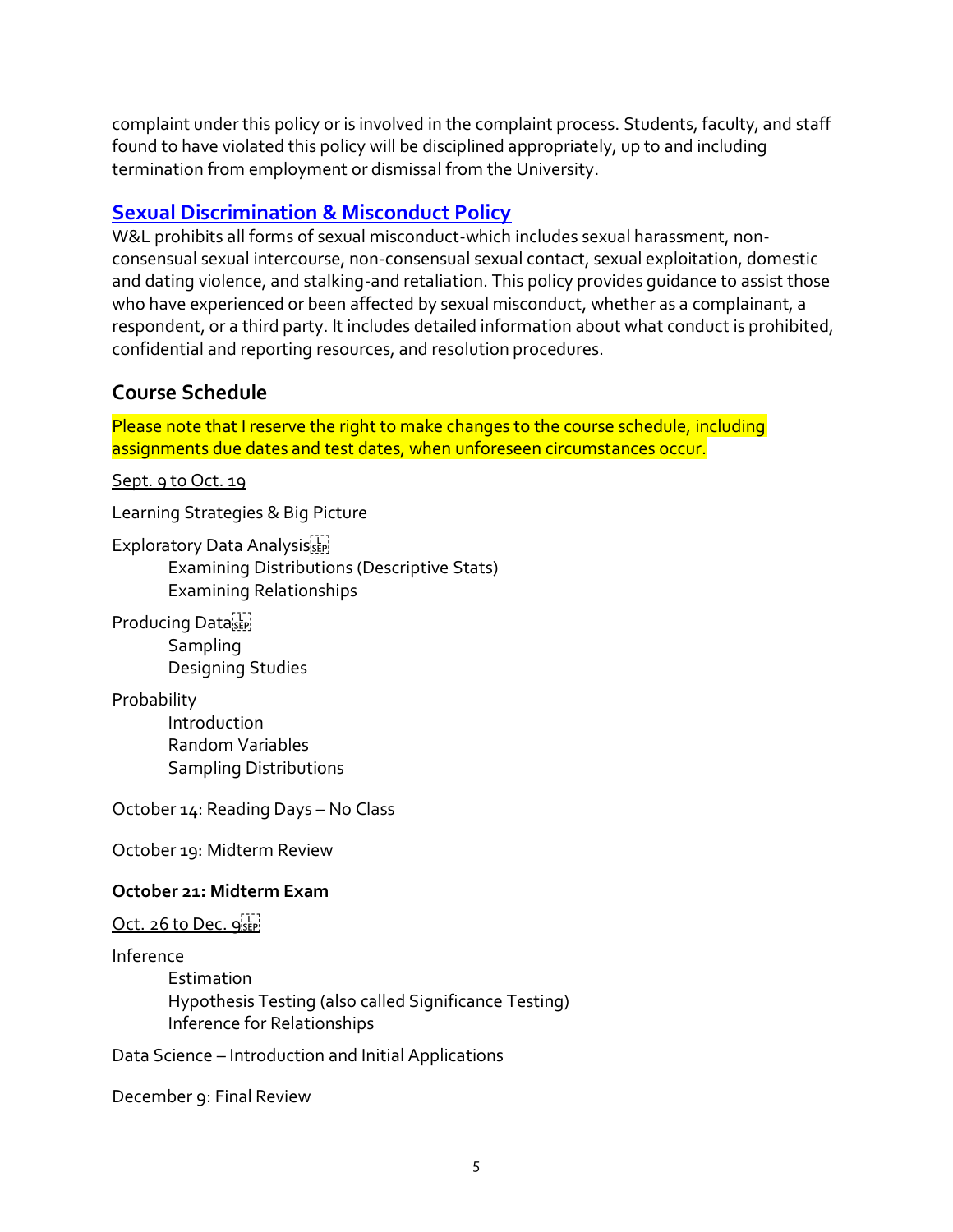### **List of Assignments and Due Dates – INTR202-01 F2021, Ponce de Leon**

The assigned readings must be done **before** class.

| <b>Date</b>        | Assignments                                                              |
|--------------------|--------------------------------------------------------------------------|
| Tuesday, Sept 14   | Read M <sub>3</sub> & M <sub>4</sub> Examining Distributions (omit p.23) |
| Wednesday, Sept 15 | <b>Start Practice Lab</b><br>Checkpoints 1 & 2 due before 10 pm          |
| Thursday, Sept 16  | Read M5 Examining Relationships                                          |
|                    |                                                                          |
| Friday, Sept 17    | Checkpoints 3 & 4 due before 10 pm                                       |
| Saturday, Sept 18  | Practice Lab due before 10 pm                                            |
| Tuesday, Sept 21   | Start Lab <sub>1</sub>                                                   |
| Thursday, Sept 23  | Read U <sub>3</sub> Producing Data                                       |
| Friday, Sept 24    | Checkpoints 5, 6 & 7 due before 10 pm                                    |
| Saturday, Sept 25  | Lab 1 due before 10 pm                                                   |
| Tuesday, Sept 28   | Start Lab <sub>2</sub>                                                   |
| Thursday, Sept 30  | Read M8 & M9 Probability & Random Variables                              |
| Friday, Oct 1      | Checkpoints 8 & 9 due before 10 pm                                       |
| Saturday, Oct 2    | Lab 2 due before 10 pm                                                   |
| Tuesday, Oct 5     | Start Lab <sub>3</sub>                                                   |
| Thursday, Oct 7    | Read M10 Sampling Distributions                                          |
| Friday, Oct 8      | Checkpoints 10 & 11 due before 10 pm                                     |
| Saturday, Oct 9    | Lab 3 due before 10 pm                                                   |
| Tuesday, Oct 12    | Checkpoints & Lab Feedback                                               |
| Tuesday, Oct 19    | Midterm Review                                                           |
| Thursday, Oct 21   | Midterm Exam (available from 8:30 am - 8 pm) - No Class                  |
| Tuesday, Oct 26    | Read M11 & 12 Inference & Estimation, Start Lab 4                        |
| Wednesday, Oct 27  | Checkpoint 12 due before 10 pm                                           |
| Thursday, Oct 28   | Continue Lab 4, due before 10 pm                                         |
| Tuesday, Nov 2     | Read M13 Hypothesis Testing I (p.146-174)                                |
| Wednesday, Nov 3   | Checkpoints 13, 14 & 15 due before 10 pm                                 |